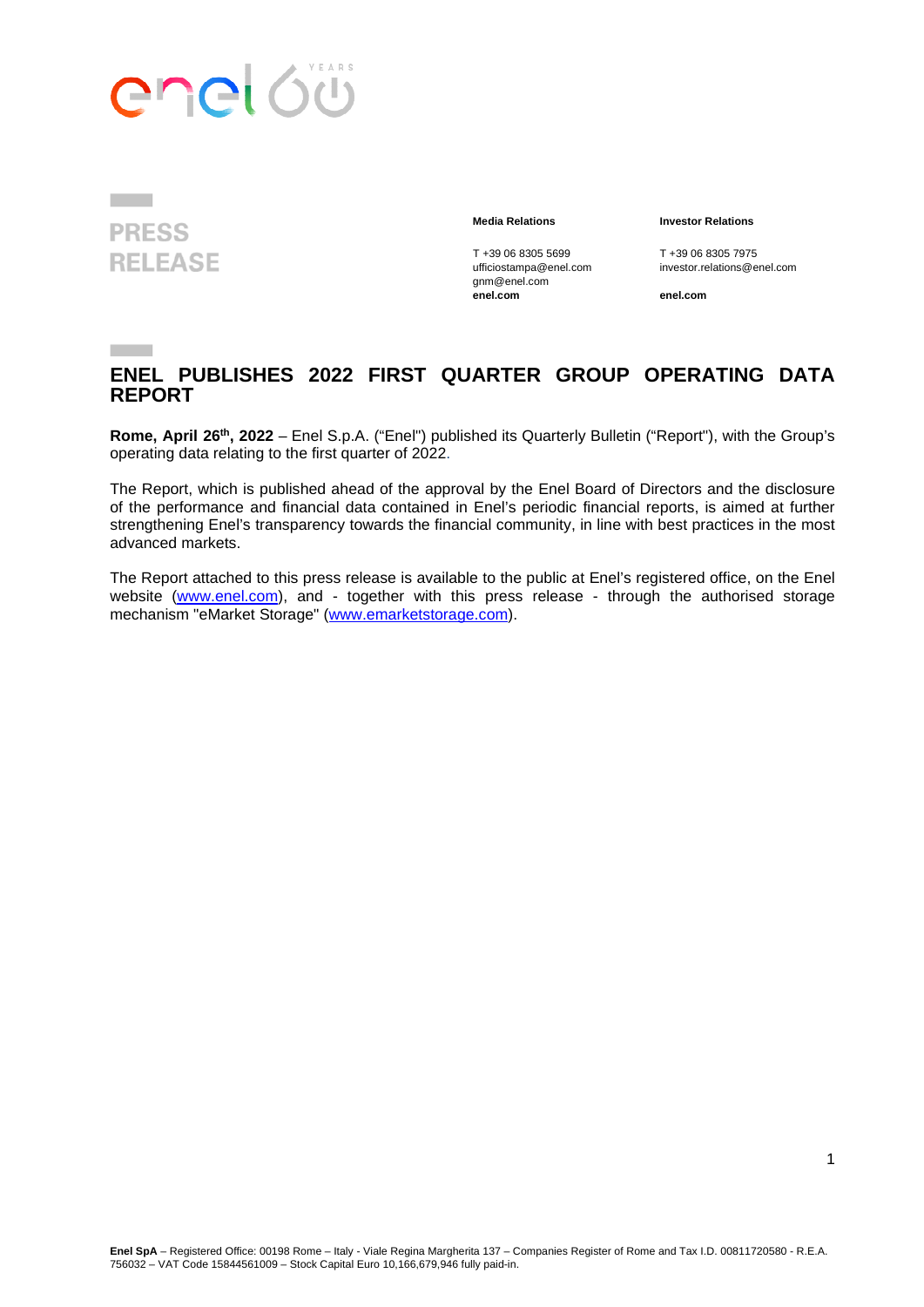

回

 $\overline{\epsilon_{\mathfrak{m}}}$ 

甲

 $\sqrt{2}$ 

enel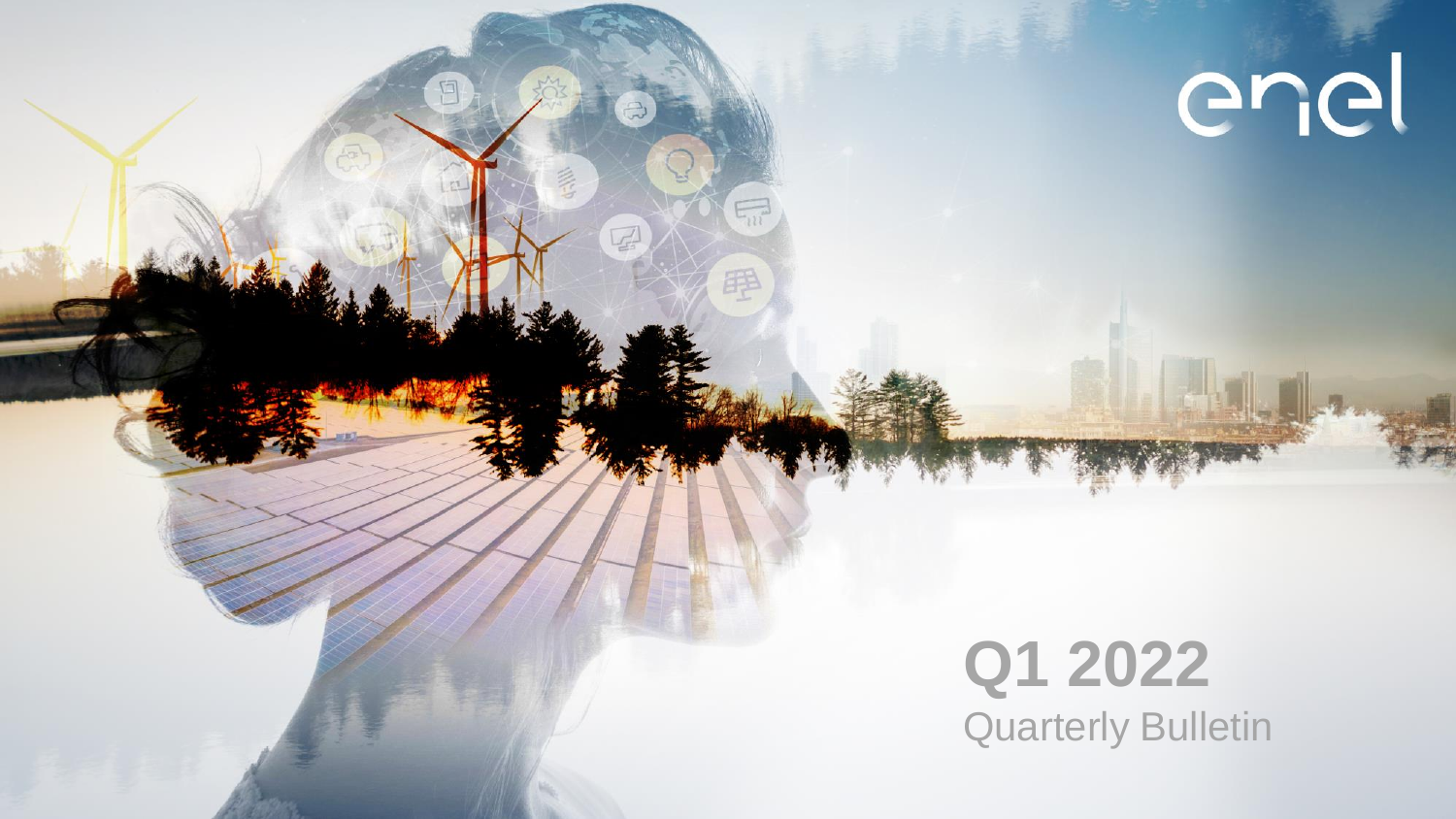#### 1

#### **Quarterly bulletin Operating data Q1 2022**

- **1. Enel Green Power & Conventional Generation**
- **2. Global Infrastructure & Networks**
- **3. Enel X Global Retail**
- **4. Disclaimer**





#### **Index**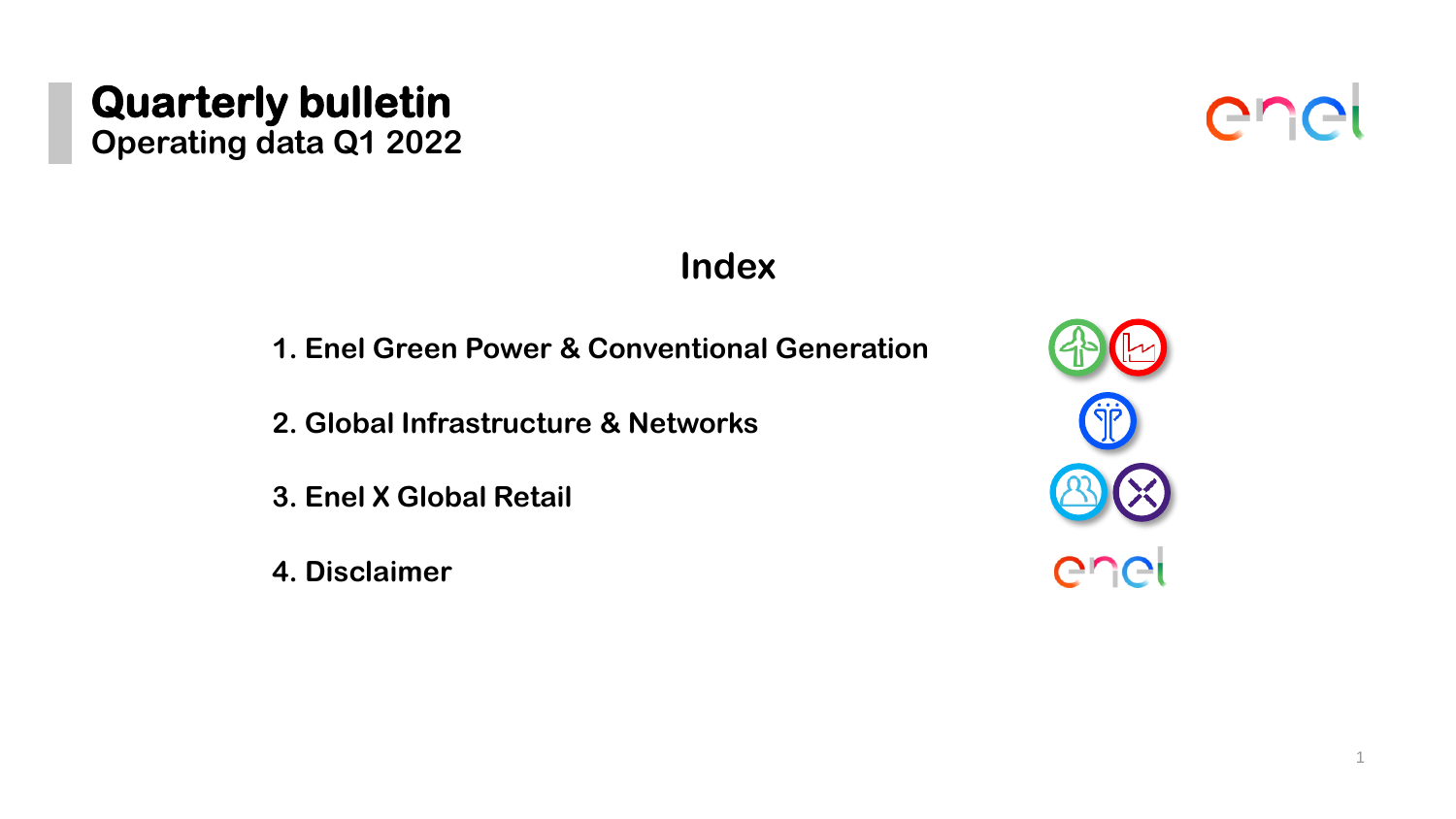### **Enel Green Power & Conventional Generation Operating data Q1 2022**





Installed capacity (GW) and production evolution<sup>1</sup> Emission free share of production<sup>1,2</sup>



1. Rounded figures. Includes capacity and production from renewable managed assets and excludes BESS.

2. Considers nuclear + renewable (consolidated & managed).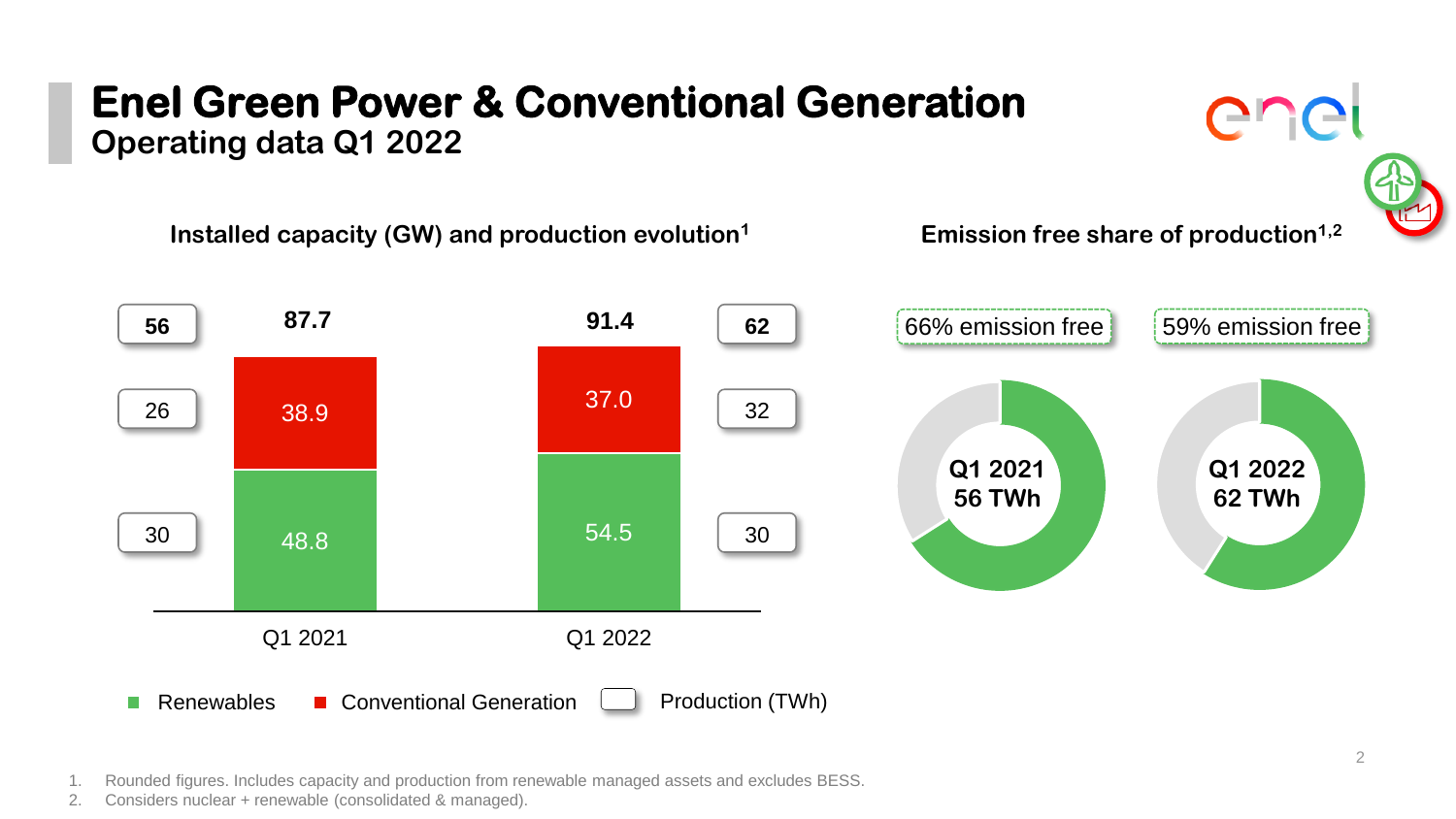**Installed capacity & production at Group level**

| <b>Group</b>                         | Q1 2022 | % Weight | Q1 2021 | % Weight | $\Delta$ yoy | 2022 Add. Cap.           |
|--------------------------------------|---------|----------|---------|----------|--------------|--------------------------|
| Hydro                                | 28.384  | 32.2%    | 27.826  | 33.0%    | 2.0%         | 542                      |
| Wind                                 | 14.981  | 17.0%    | 12.513  | 14.8%    | 19.7%        | 78                       |
| Solar & Others                       | 6,860   | 7.8%     | 4,260   | 5.0%     | 61.0%        | 459                      |
| Geothermal                           | 915     | 1.0%     | 882     | 1.0%     | 3.7%         | $\overline{\phantom{a}}$ |
| <b>Total Renewables</b>              | 51,140  | 58.0%    | 45.480  | 53.9%    | 12.4%        | 1,079                    |
| Nuclear                              | 3,328   | 3.8%     | 3,328   | 3.9%     | $0.0\%$      | $\overline{\phantom{m}}$ |
| Coal                                 | 6,910   | 7.8%     | 8,893   | 10.5%    | $-22.3%$     | $\overline{\phantom{m}}$ |
| <b>CCGT</b>                          | 15.039  | 17.1%    | 15.007  | 17.8%    | 0.2%         | $\overline{\phantom{a}}$ |
| Oil & Gas                            | 11.694  | 13.3%    | 11.711  | 13.9%    | $-0.2%$      | 3                        |
| <b>Total Conventional Generation</b> | 36.971  | 42.0%    | 38.939  | 46.1%    | $-5.1%$      | з                        |
| <b>Total consolidated capacity</b>   | 88,111  | 100%     | 84,419  | 100%     | 4.4%         | 1,082                    |
| <b>Managed capacity</b>              | 3.322   |          | 3,325   |          | $-0.1%$      |                          |
| Total installed capacity             | 91,433  |          | 87,744  |          | 4.2%         |                          |

| Group                                | Q1 2022 | % Weight | Q1 2021 | % Weight | $\Delta$ yoy | Quarter prod. |
|--------------------------------------|---------|----------|---------|----------|--------------|---------------|
| Hydro                                | 12.166  | 20.5%    | 15.337  | 28.6%    | $-20.7%$     | 12.166        |
| Wind                                 | 10,690  | 18.0%    | 9,097   | 16.9%    | 17.5%        | 10,690        |
| Solar & Others                       | 2,408   | 4.1%     | 1,662   | 3.1%     | 44.9%        | 2,408         |
| Geothermal                           | 1.581   | 2.7%     | 1.511   | 2.8%     | 4.6%         | 1,581         |
| <b>Total Renewables</b>              | 26,846  | 45.3%    | 27,608  | 51.4%    | $-2.8%$      | 26,846        |
| Nuclear                              | 7.113   | 12.0%    | 6.909   | 12.9%    | 3.0%         | 7,113         |
| Coal                                 | 5,160   | 8.7%     | 3,032   | 5.6%     | 70.2%        | 5,160         |
| <b>CCGT</b>                          | 14,052  | 23.7%    | 10,834  | 20.2%    | 29.7%        | 14,052        |
| Oil & Gas                            | 6,077   | 10.3%    | 5,304   | 9.9%     | 14.6%        | 6,077         |
| <b>Total Conventional Generation</b> | 32,401  | 54.7%    | 26.079  | 48.6%    | 24.2%        | 32,401        |
| <b>Total consolidated production</b> | 59,247  | 100%     | 53,687  | 100%     | 10.4%        | 59,247        |
| <b>Managed production</b>            | 2,600   |          | 2,467   |          | 5.4%         |               |
| <b>Total production</b>              | 61,847  |          | 56.153  |          | 10.1%        |               |



er

**CIC**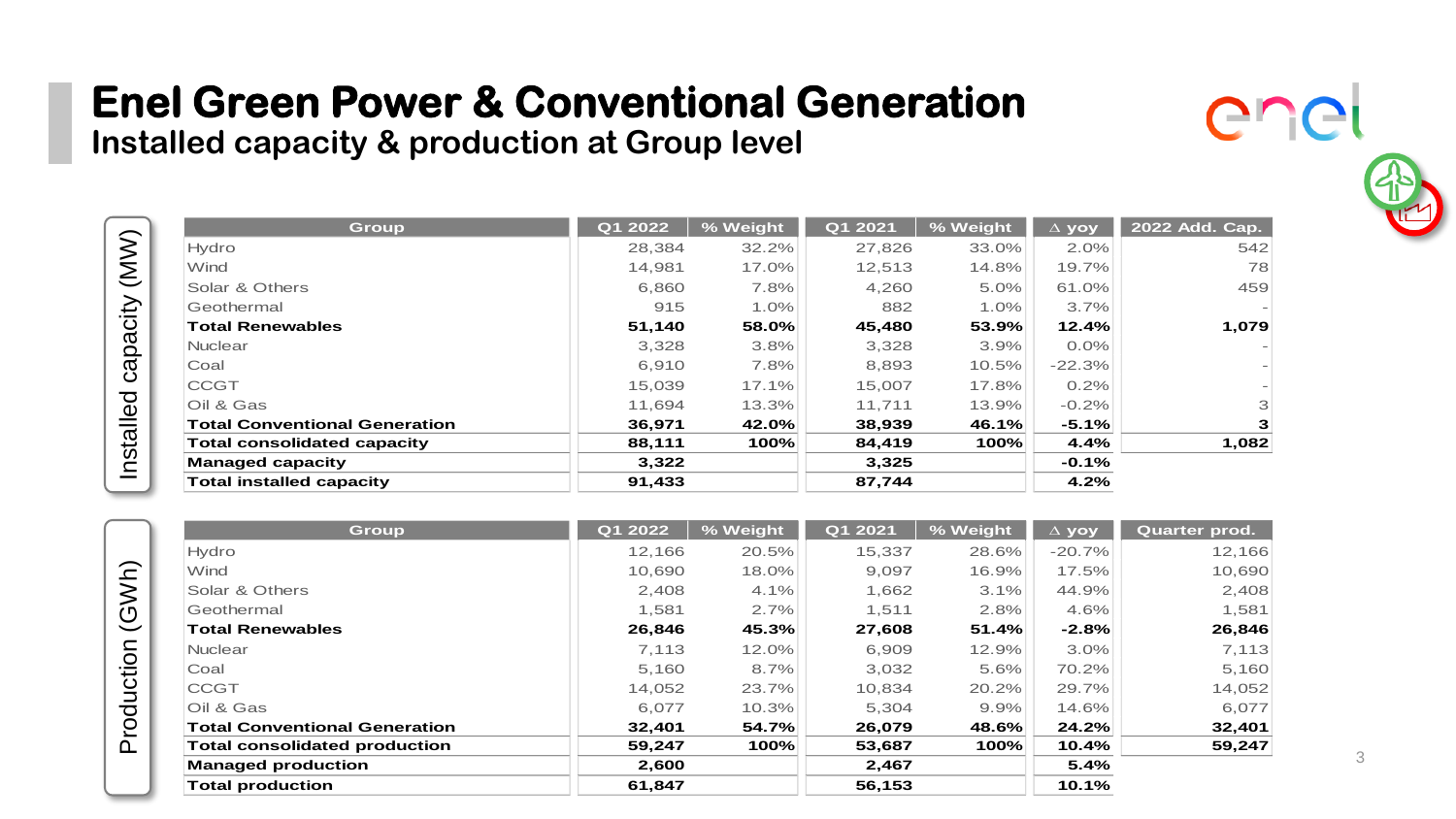**Consolidated capacity & production – Italy**

| <b>Italy</b>                         | Q1 2022 | % Weight | Q1 2021 | % Weight | $\Delta$ yoy | 2022 Add. Cap.               |
|--------------------------------------|---------|----------|---------|----------|--------------|------------------------------|
| Hydro                                | 12,981  | 49.6%    | 12,424  | 47.0%    | 4.5%         | 538                          |
| Wind                                 | 794     | $3.0\%$  | 771     | 2.9%     | 2.9%         | $\overline{a}$               |
| Solar & Others                       | 29      | 0.1%     | 29      | 0.1%     | $-0.4%$      | $\overline{a}$               |
| Geothermal                           | 774     | $3.0\%$  | 769     | 2.9%     | 0.6%         | $\overline{a}$               |
| <b>Total Renewables</b>              | 14,577  | 55.8%    | 13,994  | 53.0%    | 4.2%         | 538                          |
| Coal                                 | 4,720   | 18.1%    | 5,583   | 21.1%    | $-15.5%$     | $\overline{\phantom{a}}$     |
| <b>CCGT</b>                          | 4,596   | 17.6%    | 4,583   | 17.4%    | 0.3%         | $\overline{a}$               |
| Oil & Gas                            | 2,253   | 8.6%     | 2,248   | 8.5%     | 0.2%         | $\qquad \qquad \blacksquare$ |
| <b>Total Conventional Generation</b> | 11.569  | 44.2%    | 12.414  | 47.0%    | $-6.8%$      | $\blacksquare$               |
| <b>Total</b>                         | 26,146  | 100%     | 26,408  | 100%     | $-1.0%$      | 538                          |

| <b>Italy</b>                         | Q1 2022 | % Weight | Q1 2021 | % Weight | $\Delta$ yoy | Quarter prod. |
|--------------------------------------|---------|----------|---------|----------|--------------|---------------|
| Hydro                                | 2,506   | 20.9%    | 4,233   | 40.2%    | $-40.8%$     | 2,506         |
| Wind                                 | 431     | 3.6%     | 407     | 3.9%     | 6.0%         | 431           |
| Solar & Others                       | 15      | 0.1%     | 15      | 0.1%     | 1.5%         | 15            |
| Geothermal                           | 1.378   | 11.5%    | 1,355   | 12.9%    | 1.6%         | 1,378         |
| <b>Total Renewables</b>              | 4,330   | 36.1%    | 6,011   | 57.0%    | $-28.0\%$    | 4,330         |
| Coal                                 | 4,321   | 36.0%    | 2,164   | 20.5%    | 99.7%        | 4,321         |
| <b>CCGT</b>                          | 3,329   | 27.7%    | 2,281   | 21.6%    | 46.0%        | 3,329         |
| Oil & Gas                            | 19      | 0.2%     | 84      | 0.8%     | $-77.5%$     | 19            |
| <b>Total Conventional Generation</b> | 7,670   | 63.9%    | 4,528   | 43.0%    | 69.4%        | 7,670         |
| Total                                | 12,000  | 100%     | 10,538  | 100%     | 13.9%        | 12,000        |

Production (GWh) Production (GWh)

Installed capacity (MW)

Installed capacity (MW)

er

**CIL**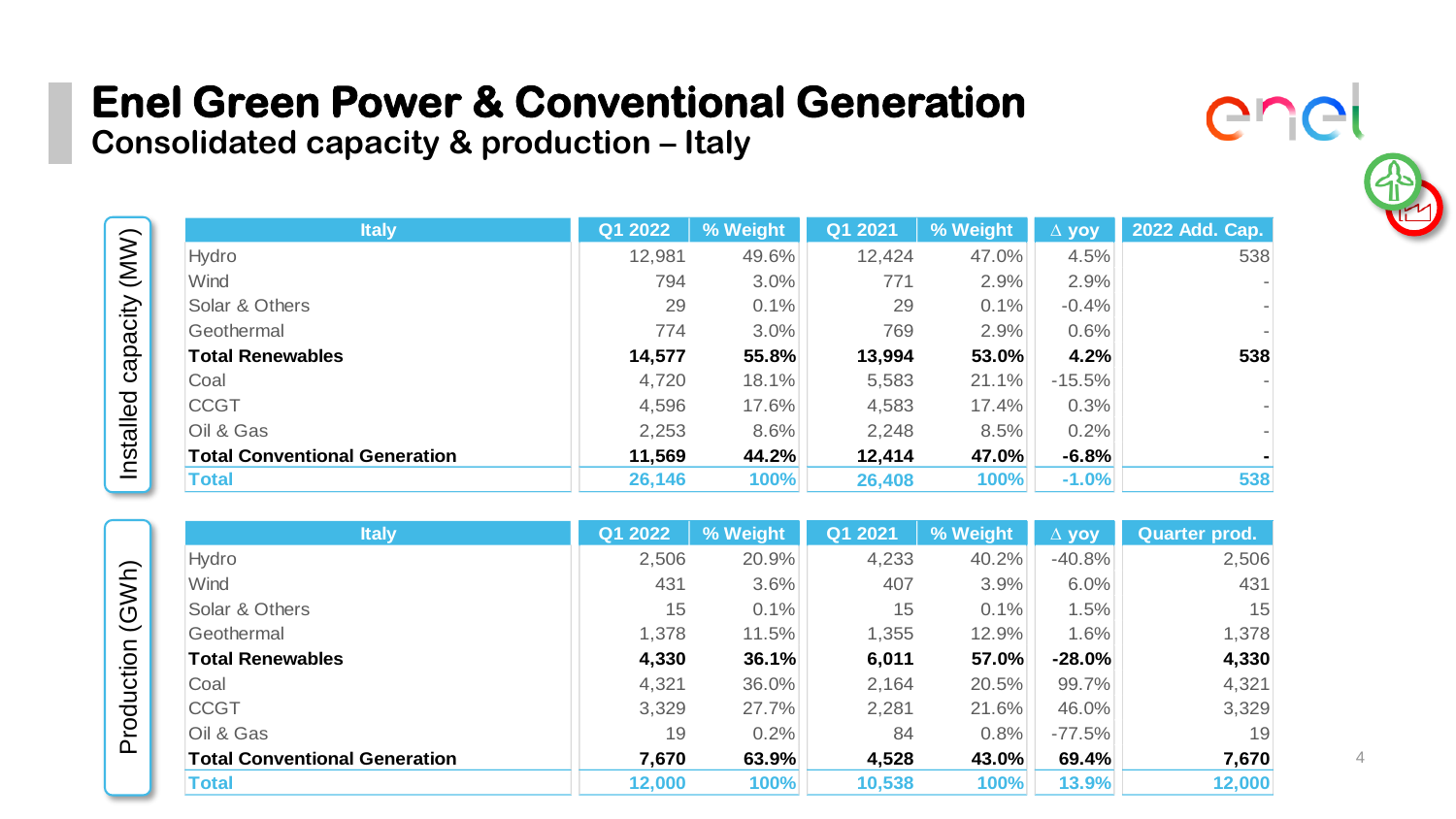**Consolidated capacity & production – Iberia**

| <b>Iberia</b>                        | Q1 2022 | % Weight | Q1 2021 | % Weight | $\Delta$ yoy | 2022 Add. Cap. |
|--------------------------------------|---------|----------|---------|----------|--------------|----------------|
| Hydro                                | 4,746   | 22.4%    | 4,748   | 21.9%    | $0.0\%$      | 5              |
| Wind                                 | 2,602   | 12.3%    | 2,422   | 11.2%    | 7.4%         | 57             |
| Solar & Others                       | 1,098   | 5.2%     | 610     | 2.8%     | 79.8%        | ۰              |
| <b>Total Renewables</b>              | 8.446   | 39.8%    | 7,780   | 35.9%    | 8.6%         | 61             |
| <b>Nuclear</b>                       | 3,328   | 15.7%    | 3,328   | 15.4%    | $0.0\%$      | ۰              |
| Coal                                 | 1.644   | 7.8%     | 2,764   | 12.8%    | $-40.5%$     | -              |
| <b>CCGT</b>                          | 5,445   | 25.7%    | 5,445   | 25.1%    | 0.0%         | -              |
| Oil & Gas                            | 2,333   | 11.0%    | 2,334   | 10.8%    | $0.0\%$      | ۰              |
| <b>Total Conventional Generation</b> | 12,751  | 60.2%    | 13,871  | 64.1%    | $-8.1%$      | ٠              |
| Total                                | 21,196  | 100%     | 21,651  | 100%     | $-2.1%$      | 61             |

| <b>Iberia</b>                        | Q1 2022 | % Weight | Q1 2021 | % Weight | $\Delta$ yoy | Quarter prod. |
|--------------------------------------|---------|----------|---------|----------|--------------|---------------|
| Hydro                                | 1,137   | 7.4%     | 2,356   | 15.9%    | $-51.8%$     | 1,137         |
| Wind                                 | 1.551   | $10.0\%$ | 1,854   | 12.5%    | $-16.3%$     | 1,551         |
| Solar & Others                       | 292     | 1.9%     | 149     | 1.0%     | 95.4%        | 292           |
| <b>Total Renewables</b>              | 2,979   | 19.3%    | 4,360   | 29.5%    | $-31.7%$     | 2,979         |
| <b>Nuclear</b>                       | 7,113   | 46.0%    | 6,909   | 46.7%    | $3.0\%$      | 7,113         |
| Coal                                 | 250     | 1.6%     | 213     | 1.4%     | 17.5%        | 250           |
| <b>CCGT</b>                          | 4,072   | 26.3%    | 2,352   | 15.9%    | 73.1%        | 4,072         |
| Oil & Gas                            | 1,048   | 6.8%     | 967     | 6.5%     | 8.3%         | 1,048         |
| <b>Total Conventional Generation</b> | 12.482  | 80.7%    | 10.441  | 70.5%    | 19.6%        | 12,482        |
| <b>Total</b>                         | 15,462  | 100%     | 14,800  | 100%     | 4.5%         | 15,462        |



Installed capacity (MW)

Installed capacity (MW)

er

**CI**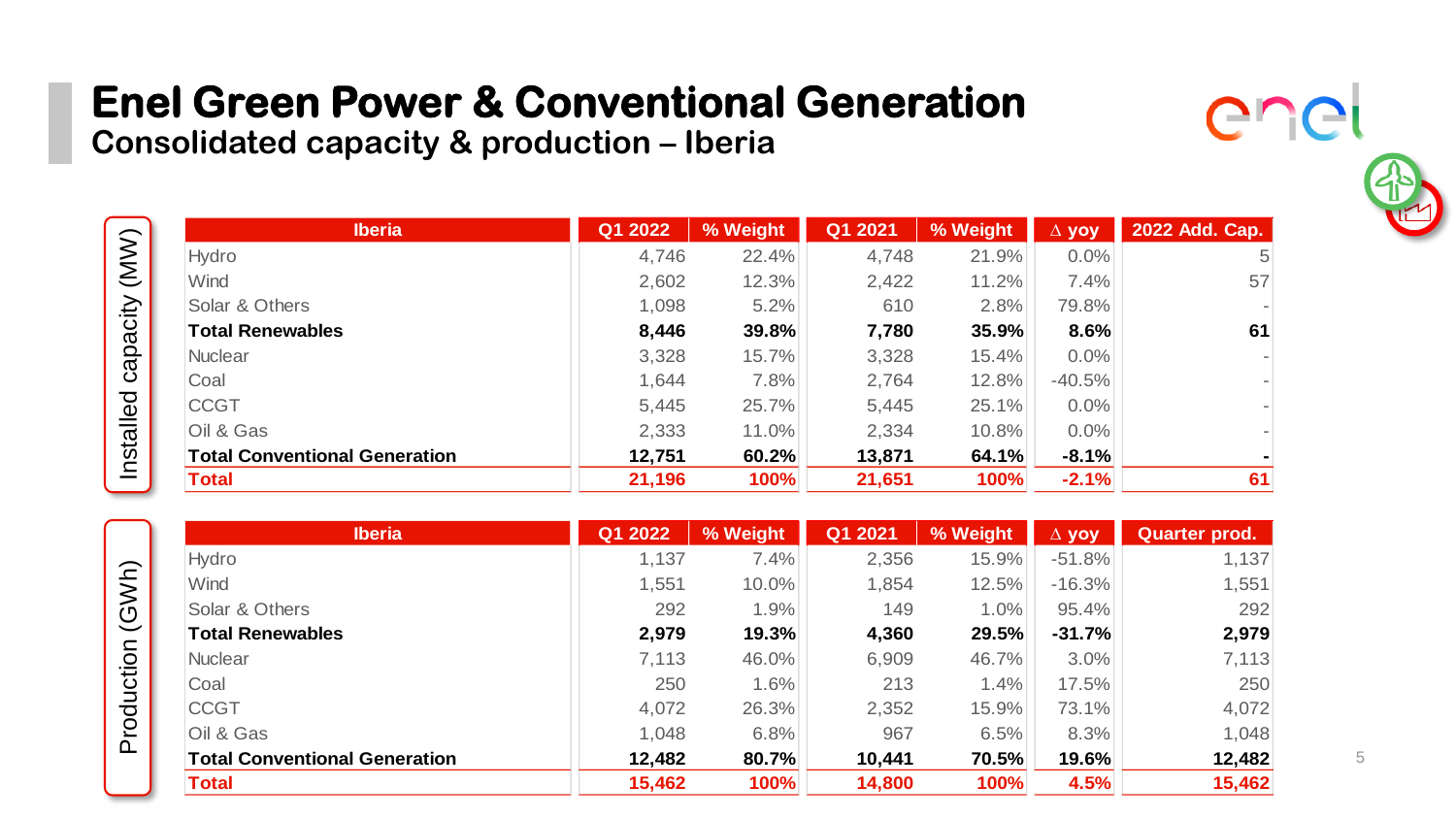**Consolidated capacity & production – Latin America**

Installed capacity (MW)

Installed capacity (MW)

Production (GWh)

Production (GWh)

| <b>Latin America</b>                 | Q1 2022 | % Weight | Q1 2021 | % Weight | $\Delta$ yoy | 2022 Add. Cap.               |
|--------------------------------------|---------|----------|---------|----------|--------------|------------------------------|
| Hydro                                | 10,585  | 43.9%    | 10,582  | 47.7%    | $0.0\%$      | $\qquad \qquad \blacksquare$ |
| Wind                                 | 2,930   | 12.2%    | 2,272   | 10.3%    | 28.9%        | $\qquad \qquad \blacksquare$ |
| Solar & Others                       | 3,135   | 13.0%    | 1,876   | 8.5%     | 67.1%        | 213                          |
| Geothermal                           | 69      | 0.3%     | 41      | 0.2%     | 69.0%        | $\overline{\phantom{a}}$     |
| <b>Total Renewables</b>              | 16,720  | 69.4%    | 14,772  | 66.6%    | 13.2%        | 213                          |
| Coal                                 | 546     | 2.3%     | 546     | 2.5%     | $0.0\%$      | $\overline{\phantom{a}}$     |
| <b>CCGT</b>                          | 4,168   | 17.3%    | 4,165   | 18.8%    | 0.1%         | $\qquad \qquad \blacksquare$ |
| Oil & Gas                            | 2,661   | 11.0%    | 2,683   | 12.1%    | $-0.8%$      | 3                            |
| <b>Total Conventional Generation</b> | 7,375   | 30.6%    | 7,394   | 33.4%    | $-0.3%$      | 3                            |
| <b>Total</b>                         | 24,095  | 100.0%   | 22,165  | 100%     | 8.7%         | 216                          |

| <b>Latin America</b>                 | Q1 2022 | % Weight | Q1 2021 | % Weight | $\Delta$ yoy | Quarter prod. |
|--------------------------------------|---------|----------|---------|----------|--------------|---------------|
| Hydro                                | 8,472   | 46.5%    | 8,693   | 51.8%    | $-2.5%$      | 8,472         |
| Wind                                 | 2,313   | 12.7%    | 1,663   | 9.9%     | 39.1%        | 2,313         |
| Solar & Others                       | 1,115   | 6.1%     | 778     | 4.6%     | 43.3%        | 1,115         |
| Geothermal                           | 102     | 0.6%     | 62      | 0.4%     | 62.7%        | 102           |
| <b>Total Renewables</b>              | 12,001  | 65.8%    | 11,196  | 66.7%    | 7.2%         | 12,001        |
| Coal                                 | 589     | 3.2%     | 656     | 3.9%     | $-10.2%$     | 589           |
| <b>CCGT</b>                          | 5,038   | 27.6%    | 4,530   | $27.0\%$ | 11.2%        | 5,038         |
| Oil & Gas                            | 606     | 3.3%     | 411     | 2.4%     | 47.3%        | 606           |
| <b>Total Conventional Generation</b> | 6,233   | 34.2%    | 5,597   | 33.3%    | 11.4%        | 6,233         |
| <b>Total</b>                         | 18,234  | 100.0%   | 16,793  | 100%     | 8.6%         | 18,234        |



er

**CI**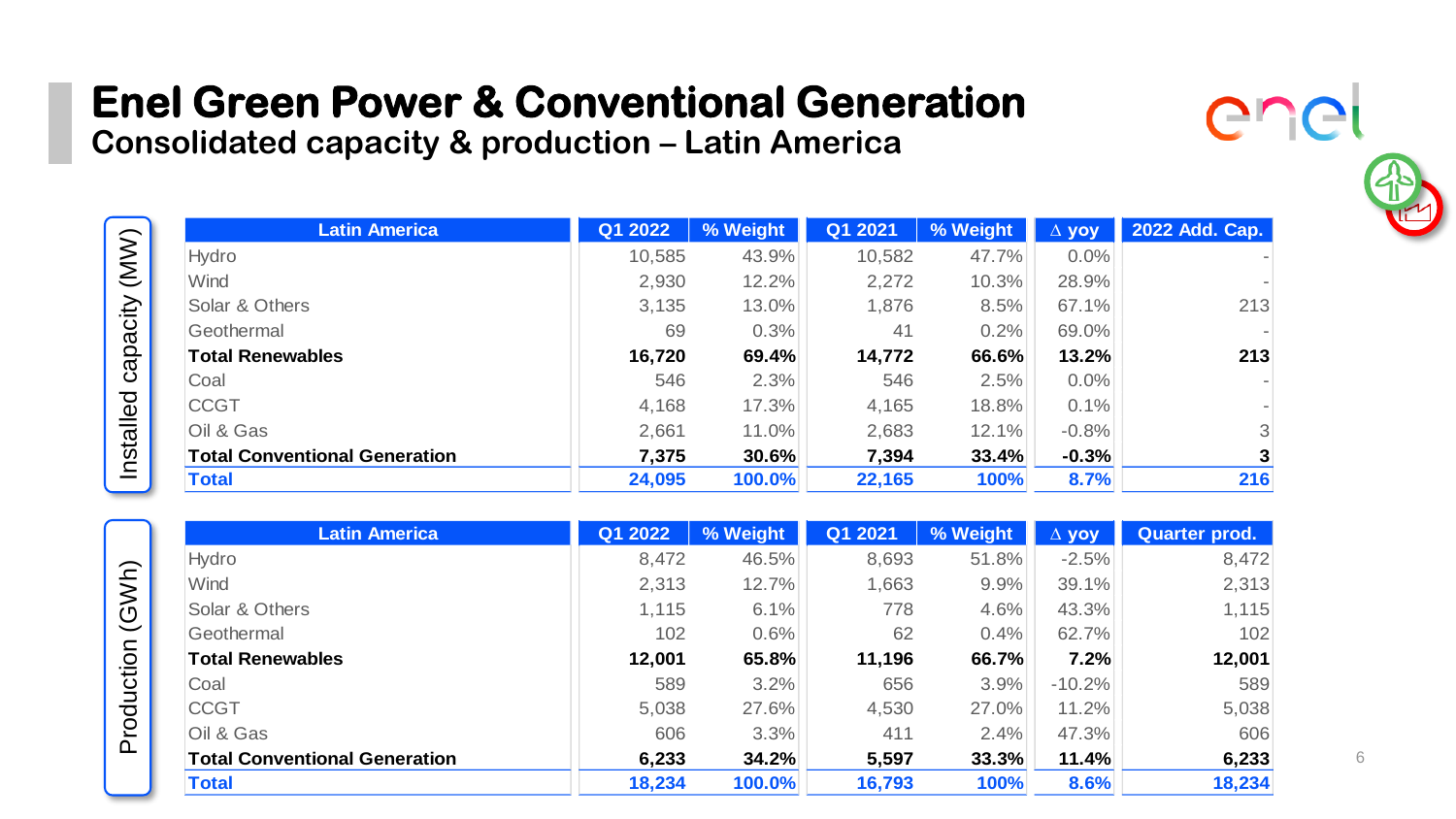**Consolidated capacity & production – Rest of Europe**

|                          | <b>Rest of Europe</b>                | Q1 2022 | % Weight | Q1 2021 | % Weight | $\Delta$ vov | 2022 Add. Cap.               |
|--------------------------|--------------------------------------|---------|----------|---------|----------|--------------|------------------------------|
| $(\mathsf{M}\mathsf{M})$ | Hydro                                | 19      | 0.3%     | 19      | 0.3%     | 0.0%         | $\overline{\phantom{a}}$     |
|                          | Wind                                 | 1,120   | 17.1%    | 957     | 15.0%    | 17.1%        | 21                           |
| capacity                 | Solar & Others                       | 130     | 2.0%     | 130     | 2.0%     | $0.0\%$      | $\overline{\phantom{a}}$     |
|                          | <b>Total Renewables</b>              | 1,269   | 19.4%    | 1,105   | 17.4%    | 14.8%        | 21                           |
|                          | <b>CCGT</b>                          | 830     | 12.7%    | 814     | 12.8%    | 2.0%         | $\qquad \qquad \blacksquare$ |
| Installed                | Oil & Gas                            | 4,447   | 67.9%    | 4,447   | 69.9%    | $0.0\%$      | $\overline{\phantom{a}}$     |
|                          | <b>Total Conventional Generation</b> | 5,276   | 80.6%    | 5,260   | 82.6%    | 0.3%         | $\blacksquare$               |
|                          | Total                                | 6,545   | 100%     | 6,366   | 100%     | 2.8%         | 21                           |

| <b>Rest of Europe</b>                | Q1 2022 | % Weight | Q1 2021 | % Weight | <b>VOV</b> | Quarter prod. |
|--------------------------------------|---------|----------|---------|----------|------------|---------------|
| Hydro                                | 13      | 0.2%     | 22      | 0.4%     | $-39.3%$   | 13            |
| Wind                                 | 701     | $10.4\%$ | 603     | 9.8%     | 16.3%      | 701           |
| Solar & Others                       | 34      | 0.5%     | 31      | 0.5%     | 10.0%      | 34            |
| <b>Total Renewables</b>              | 749     | 11.1%    | 656     | 10.6%    | 14.1%      | 749           |
| <b>CCGT</b>                          | 1,612   | 23.8%    | 1,672   | 27.1%    | $-3.6%$    | 1,612         |
| Oil & Gas                            | 4,404   | 65.1%    | 3,842   | 62.3%    | 14.6%      | 4,404         |
| <b>Total Conventional Generation</b> | 6,016   | 88.9%    | 5,513   | 89.4%    | 9.1%       | 6,016         |
| <b>Total</b>                         | 6,765   | 100%     | 6,170   | 100%     | 9.7%       | 6,765         |

Production (GWh) Production (GWh)

Installed capacity (MW)

7

 $\bigcap$ r

 $\cap$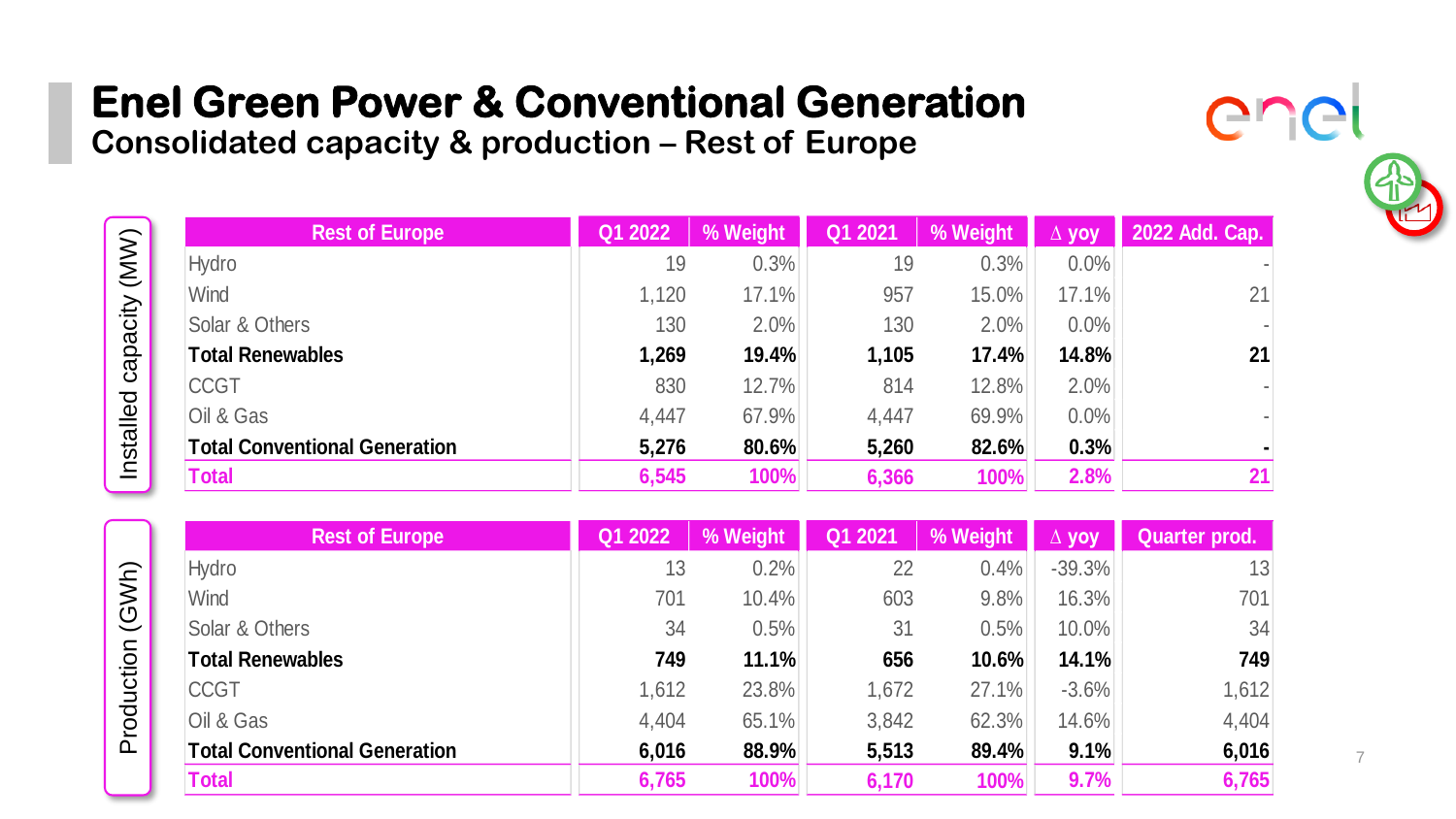**Consolidated capacity & production – Rest of the World** 

Installed capacity (MW)

Installed capacity (MW)

Production (GWh)

Production (GWh)

| <b>North America</b>   | Q1 2022 | % Weight | Q1 2021 | % Weight | $\Delta$ yoy | 2022 Add. Cap. |
|------------------------|---------|----------|---------|----------|--------------|----------------|
| Hydro                  | 53      | 0.7%     | 53      | 0.8%     | $0.0\%$      | ٠              |
| Wind                   | 6,262   | 78.8%    | 5,572   | 83.9%    | 12.4%        |                |
| Solar & Others         | 1,556   | 19.6%    | 948     | 14.3%    | 64.1%        |                |
| Geothermal             | 72      | 0.9%     | 72      | 1.1%     | $0.0\%$      |                |
| Total                  | 7,941   | 100%     | 6,643   | 100%     | 19.5%        |                |
|                        |         |          |         |          |              |                |
| Africa, Asia & Oceania | Q1 2022 | % Weight | Q1 2021 | % Weight | $\Delta$ yoy | 2022 Add. Cap. |
| <b>Mind</b>            | 1 $274$ | 58 3%    | 519     | 43.8%    | 145.3%       |                |

| Africa. Asia & Oceania | Q1 2022 | % Weight | Q1 2021 | % Weight | $\Delta$ vov | 2022 Add. Cap. |
|------------------------|---------|----------|---------|----------|--------------|----------------|
| Wind                   | 1.274   | 58.3%    | 519     | 43.8%    | 145.3%       |                |
| Solar & Others         | 912     | 41.7%    | 667     | 56.2%    | $36.8\%$     | 246            |
| <b>Total</b>           | 2.186   | 100%     | 1.186   | 100%     | 84.3%        | 246            |

|  | <b>North America</b> | Q1 2022 | % Weight    | Q1 2021 | │ % Weight │ | $\Delta$ yoy | Quarter prod. |
|--|----------------------|---------|-------------|---------|--------------|--------------|---------------|
|  | Hvdro                | 38      | 0.6%        | 33      | 0.7%         | 15.4%        | 38            |
|  | Wind                 | 5,251   | 87.1%       | 4,320   | 89.6%        | 21.5%        | 5,251         |
|  | Solar & Others       | 639     | 10.6%       | 376     | $7.8\%$      | 70.0%        | 639           |
|  | Geothermal           | 102     | 1.7%        | 93      | 1.9%         | 9.1%         | 102           |
|  | <b>Total</b>         | 6,030   | <b>100%</b> | 4.823   | 100%         | 25.0%        | 6,030         |

| 'Africa. Asia & Oceania i | Q1 2022 | % Weight | Q1 2021 | % Weight | $\Delta$ vov | Quarter prod. |
|---------------------------|---------|----------|---------|----------|--------------|---------------|
| Wind                      | 443     | 58.6%    | 250     | 44.4%    | $77.4\%$     | 443           |
| Solar & Others            | 313     | 41.4%    | 313     | 55.6%    | 0.2%         | 313           |
| Total                     | 757     | 100%     | 563     | 100%     | 34.5%        | 757           |

ICI

er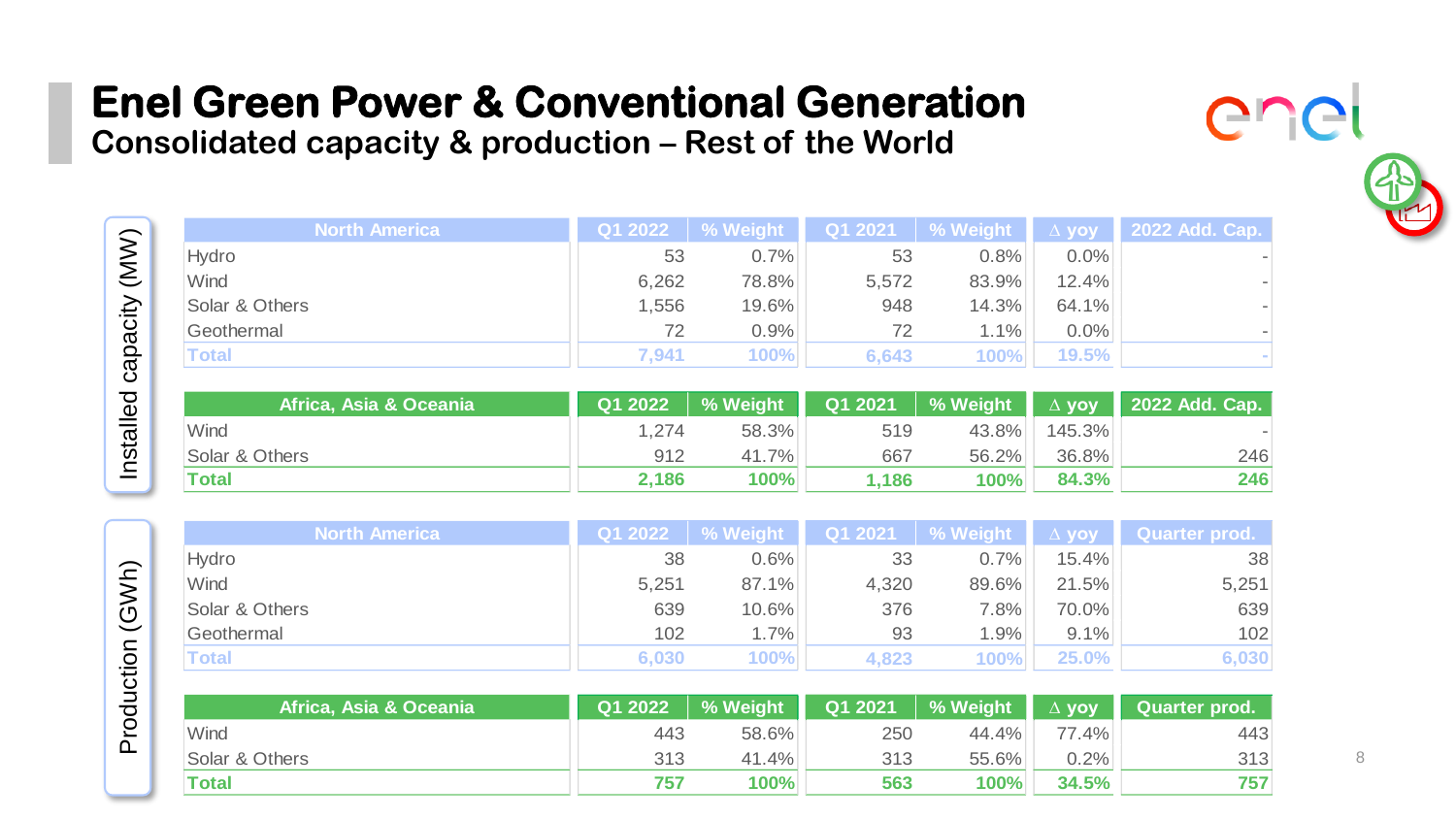# **Global Infrastructure & Networks**

**Operating data Q1 2022**



- 1. 2021 restated figures.
- 2. Latin America breakdown Q1 2022: Argentina 4.2 TWh, Brazil: 20.3 TWh, Chile: 4.1 TWh, Colombia: 3.7 TWh and Peru: 2.1 TWh. Q1 2021: Argentina: 4.0 TWh, Brazil: 20.5 TWh, Chile: 4.0 TWh, Colombia: 3.5 TWh and Peru: 2.0 TWh.
- 3. Latin America breakdown Q1 2022: Argentina 2.6 mn, Brazil: 18.5 mn, Chile: 2.0 mn, Colombia: 3.7 mn and Peru: 1.5 mn. Q1 2021: Argentina: 2.5 mn, Brazil: 18.1 mn, Chile: 2.0 mn, Colombia: 3.6 mn and Peru: 1.5 mn.

enei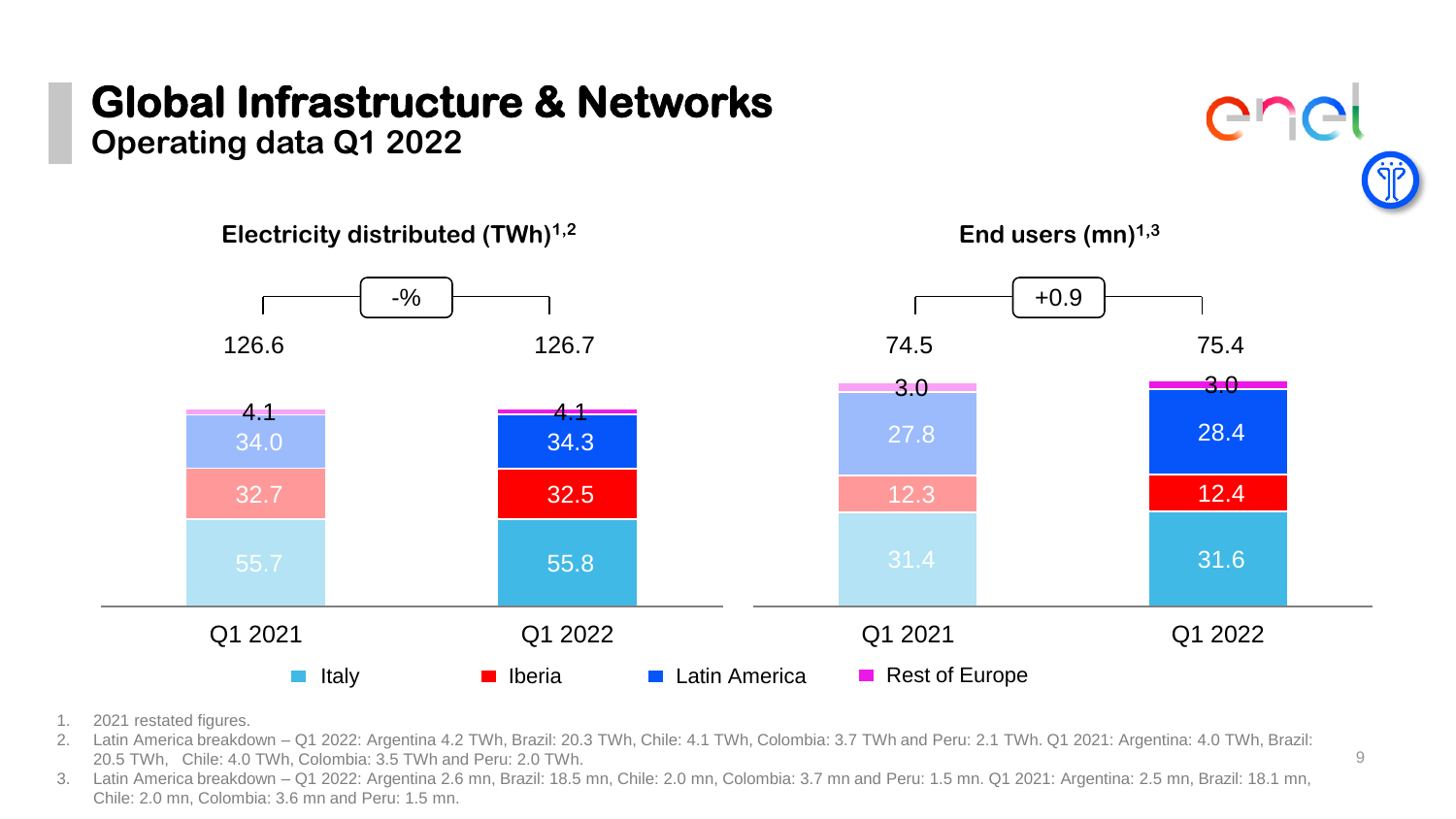# **Retail at Group level**

**Operating data Q1 2022**



enel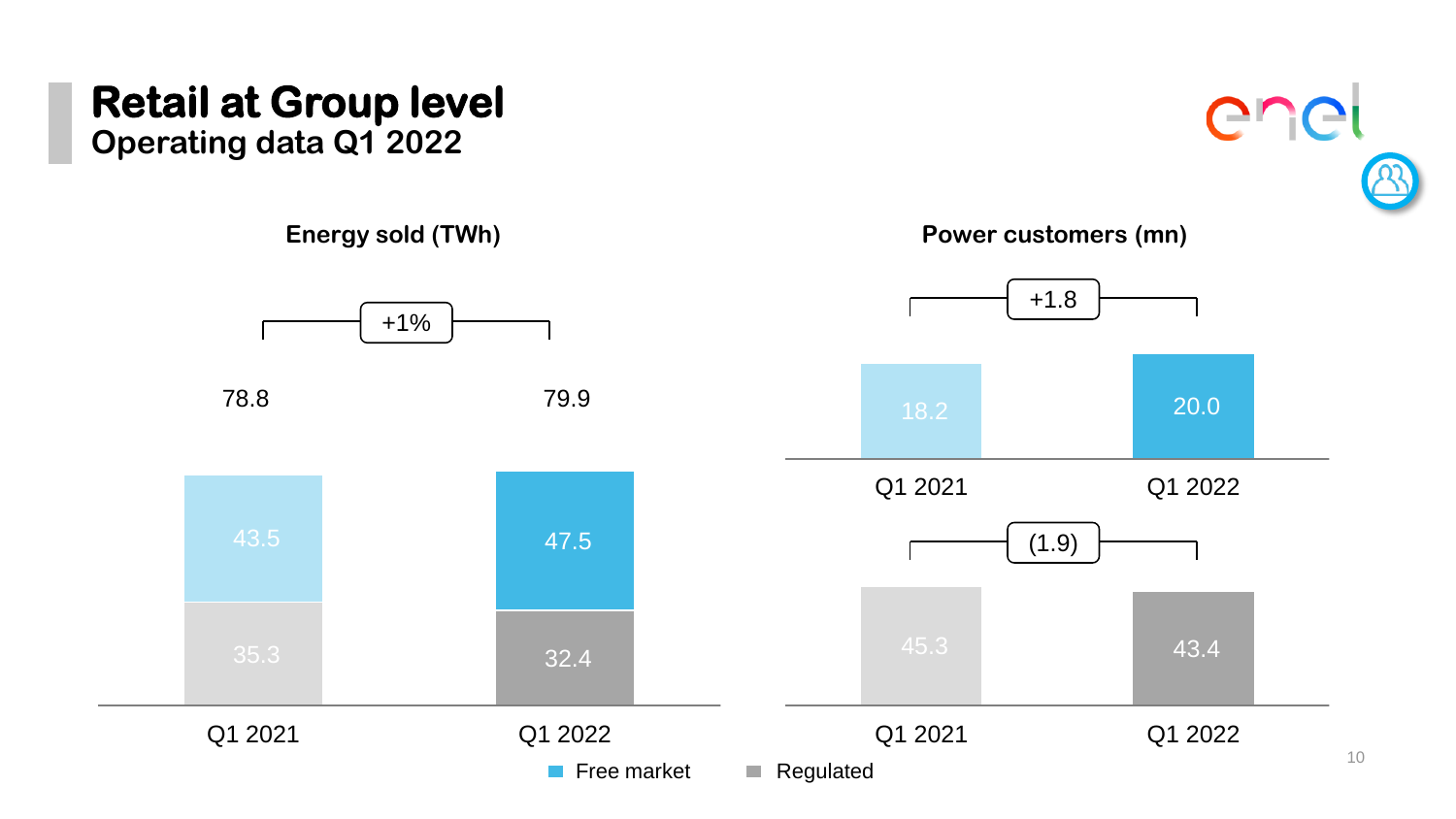### **Retail – Free power markets, Europe Operating data Q1 2022**

enel



1. Market liberalization in Romania in 2021.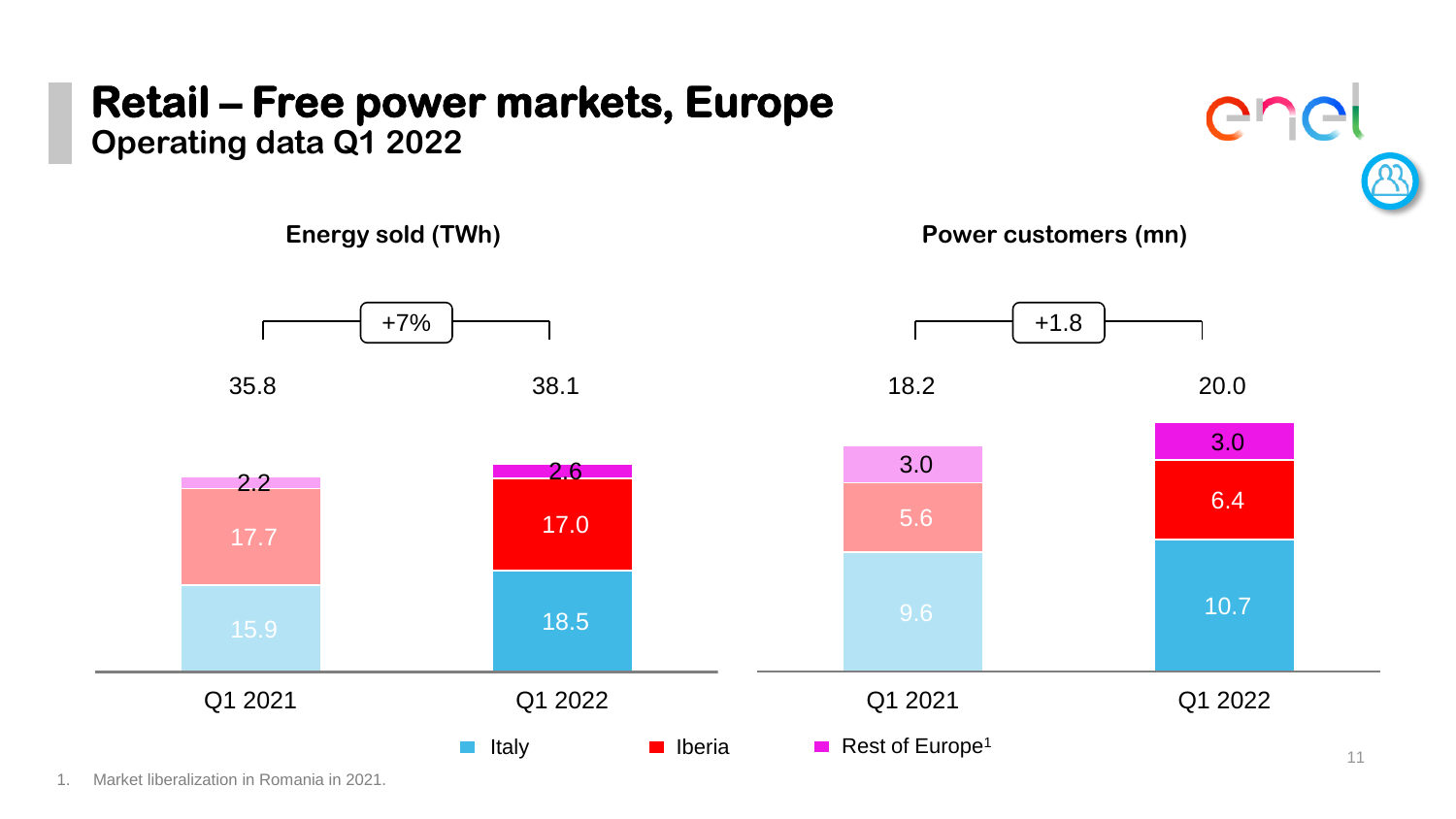### **Retail – Regulated power markets, Europe Operating data Q1 2022**





1. Market liberalization in Romania in 2021.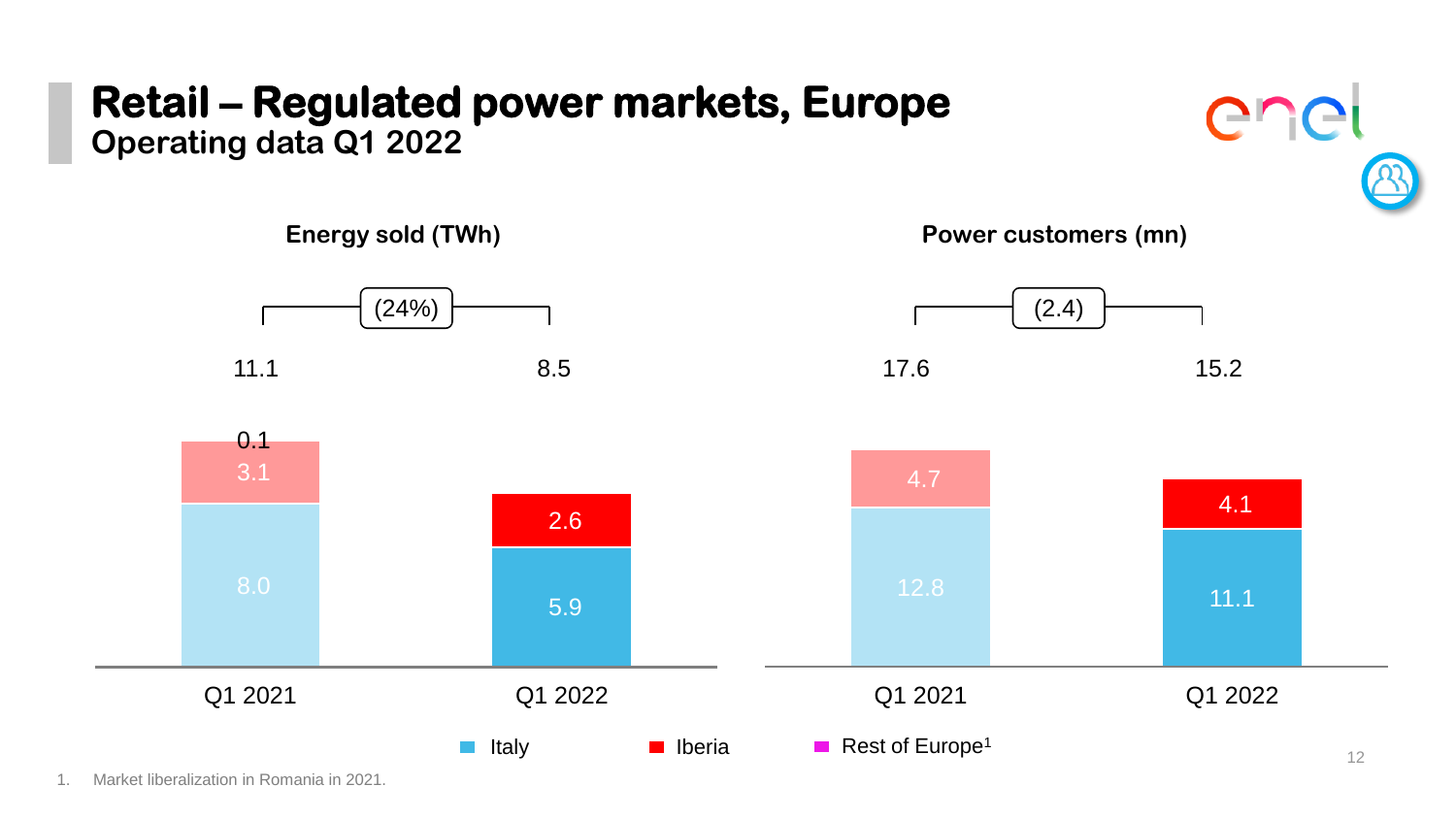### **Retail – Free power markets, Latin America Operating data Q1 2022**



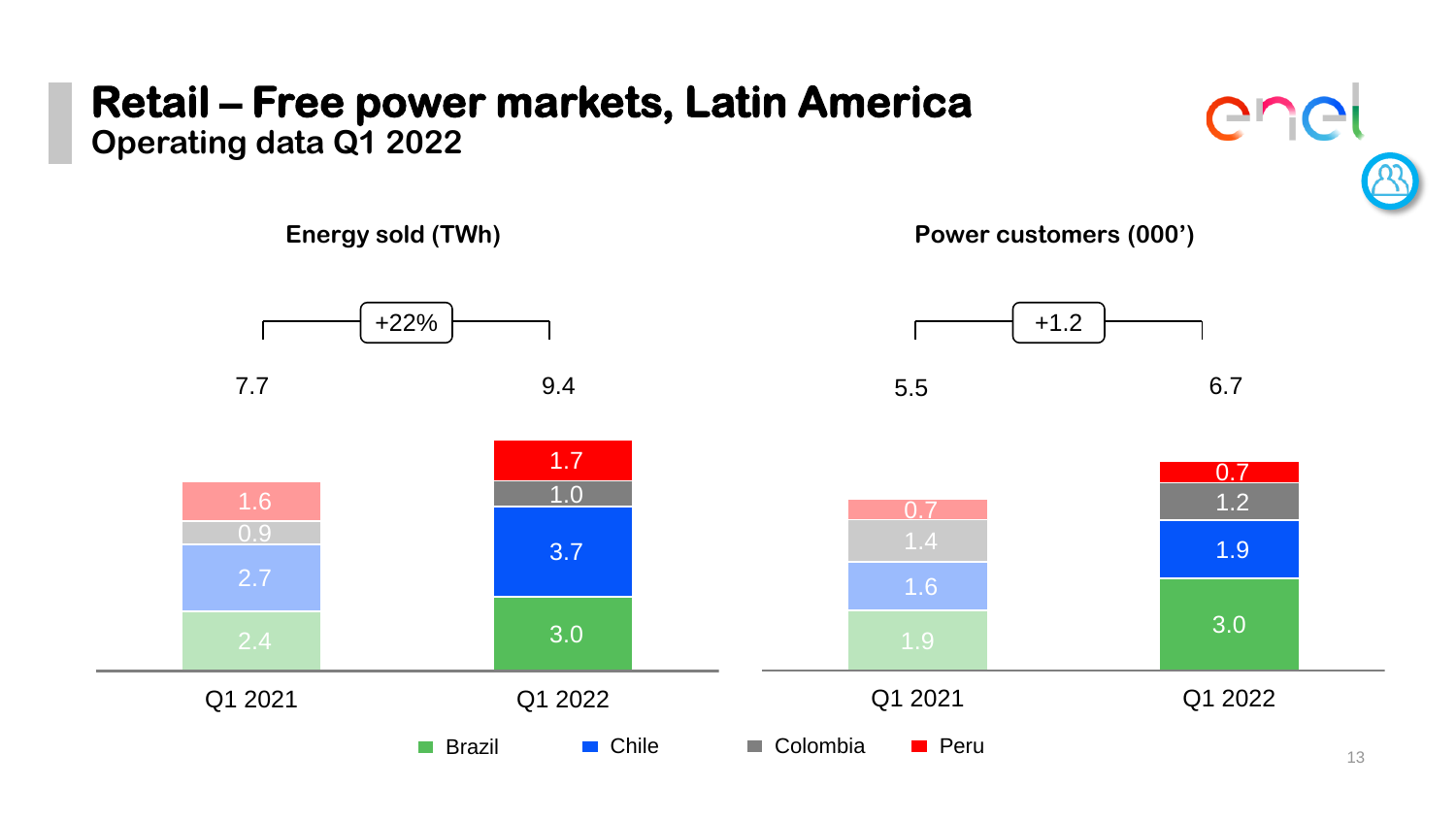### **Retail – Regulated power markets, Latin America Operating data Q1 2022**



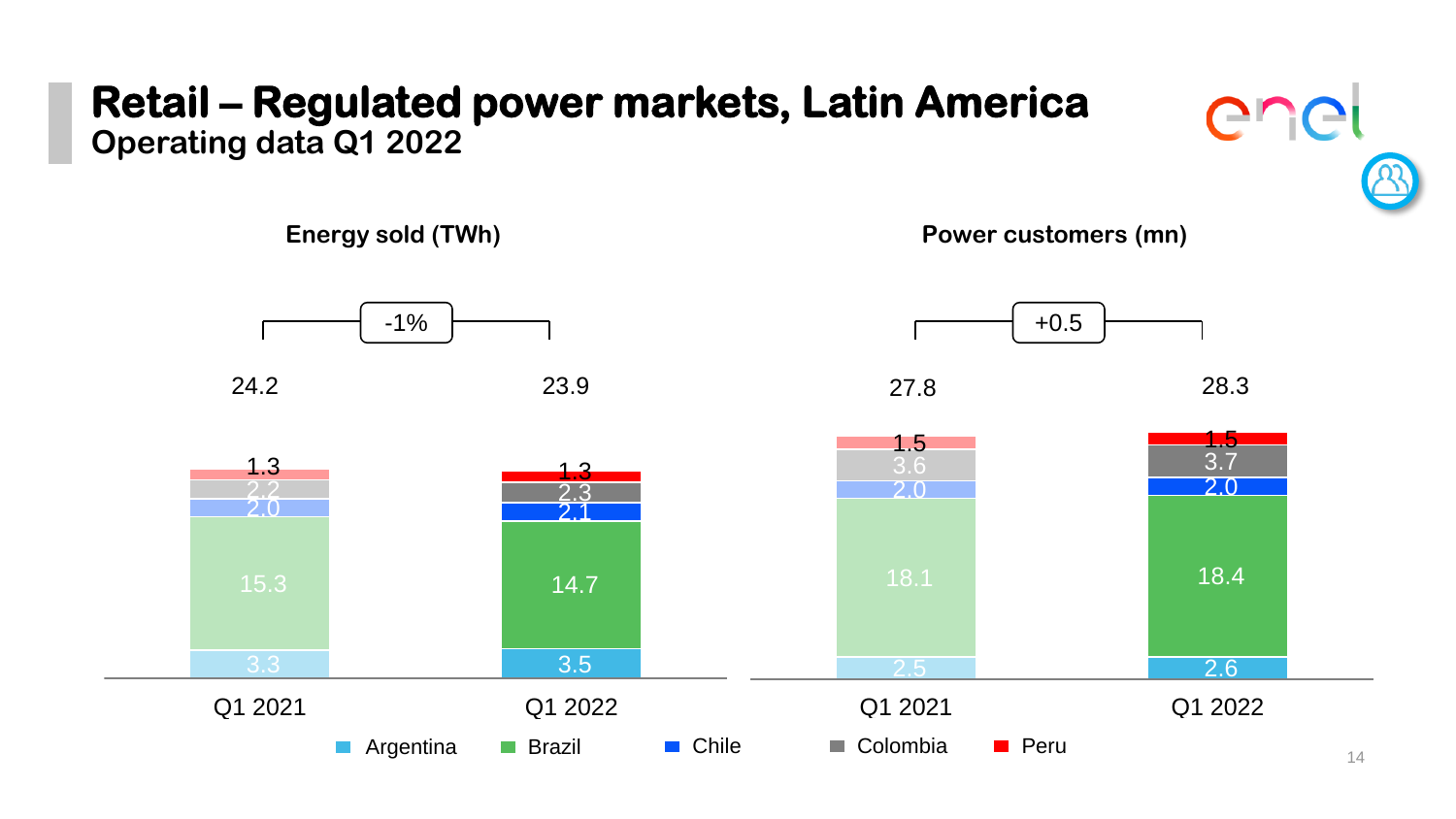

1. Q1 2022: Italy: 2.1 bcm, Iberia: 1.7 bcm, Rest of Europe 0.13 bcm, Latin America 0.07 bcm; Q1 2021: Italy: 2.0 bcm, Iberia: 1.6 bcm, Rest of Europe 0.05 bcm, 15 Latin America 0.04 bcm.

2. Q1 2022: Italy: 4.3 mn, Iberia: 1.7 mn, Rest of Europe 0.14 mn; Q1 2021: Italy: 4.1 mn, Iberia: 1.7 mn, Rest of Europe 0.07 mn.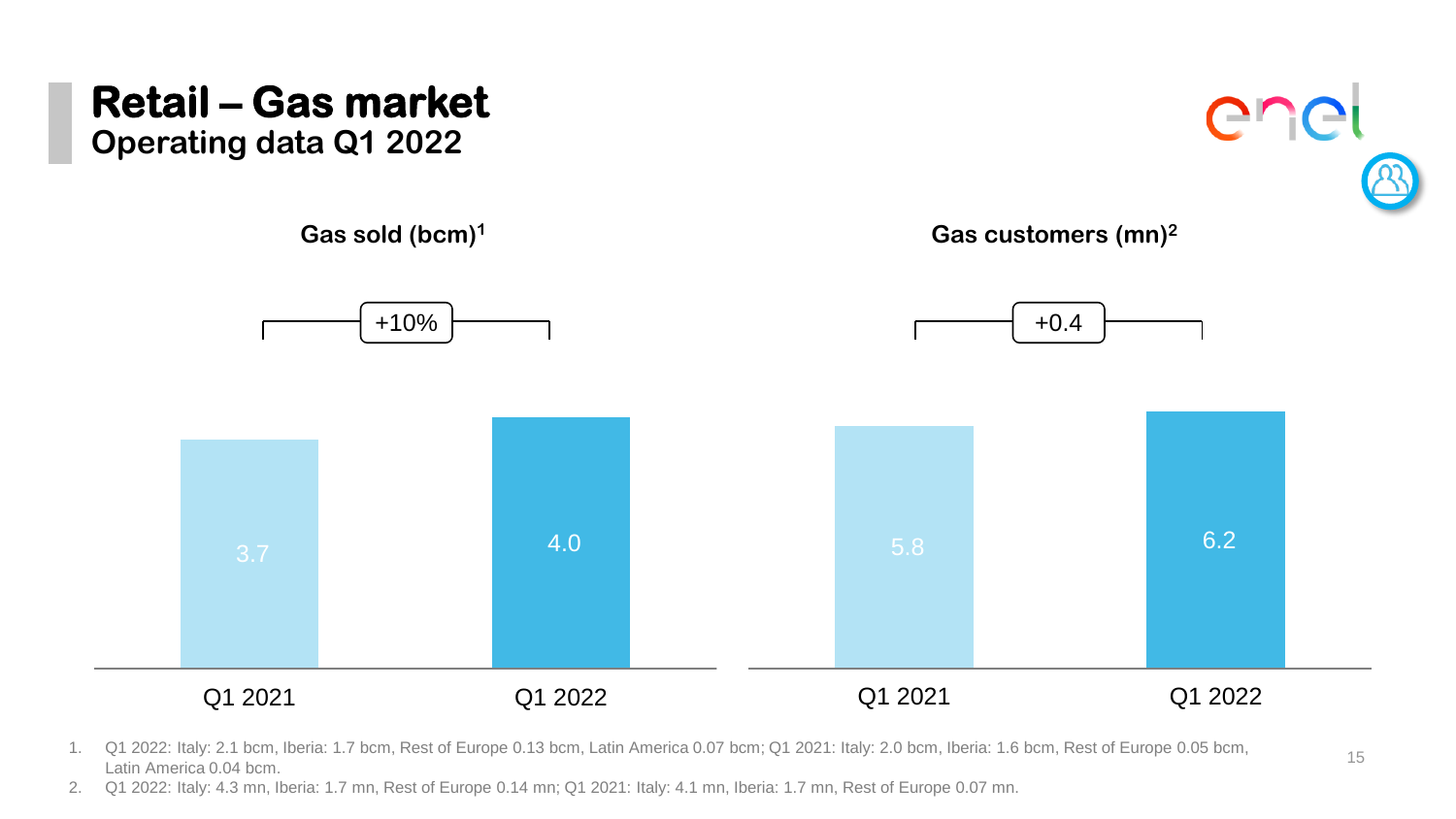



The information contained in this presentation does not purport to be comprehensive and has not been independently verified by any independent third party.

This presentation does not constitute a recommendation regarding the securities of the Company. This presentation does not contain an offer to sell or a solicitation of any offer to buy any securities issued by Enel S.p.A. or any of its subsidiaries.